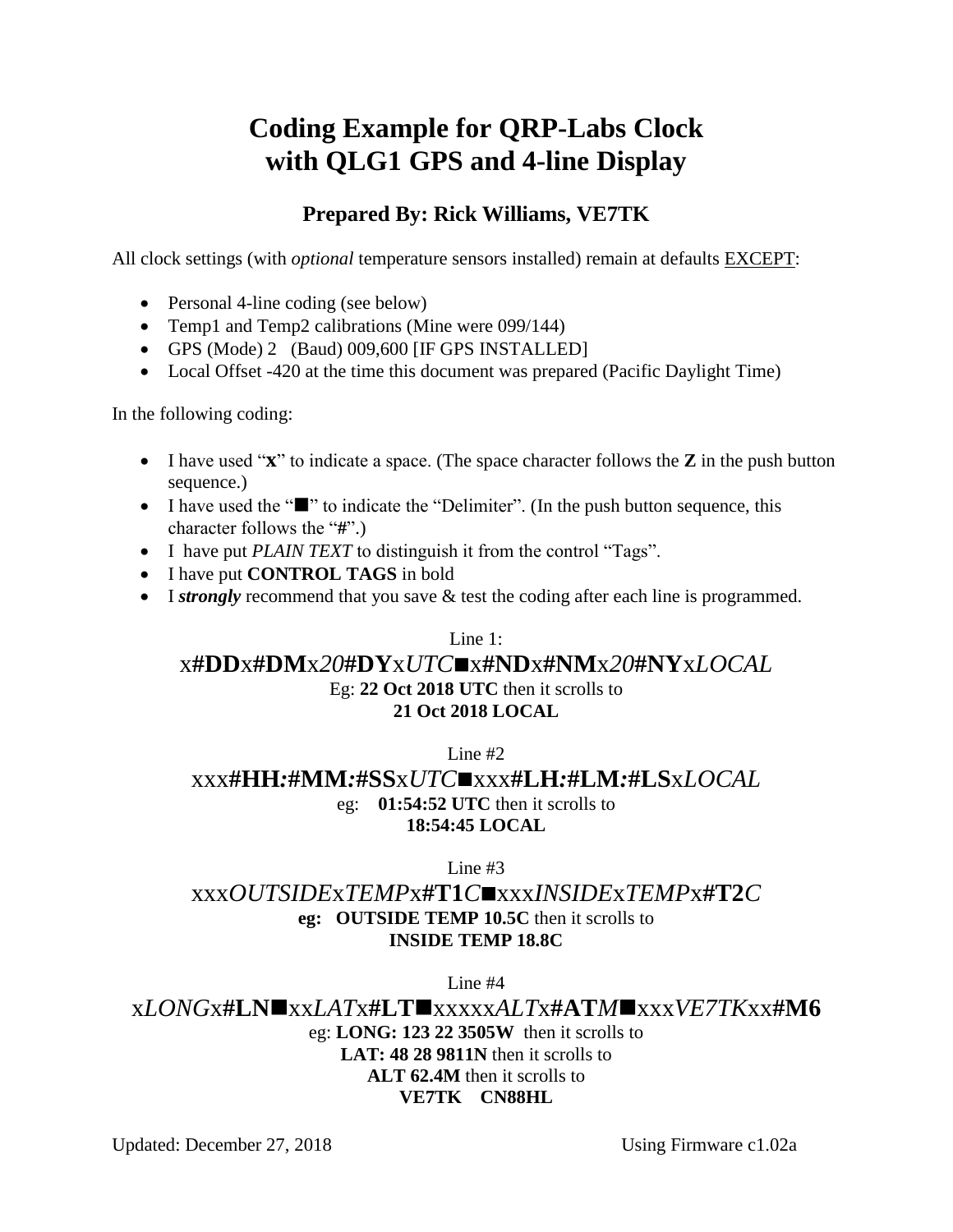Here's a sequence of 4 screens. Lines 1, 2 and 3 cycle through pairs of data every 3 seconds. Line 4 cycles though 4 items where each item is displayed for 3 seconds. (3 seconds is the default setting for **Line x Pause.**)



**Screen 1: UTC date/time and Outside temperature**



**Screen 2: Local date/time and inside temperature**

Lines 1, 2 and 3 are synchronized and change every 3 seconds and then they repeat.

Line 4 displays 4 items – Longitude, Latitude, Altitude and Maidenhead indicator. Each of these 4 items is displayed for 3 seconds and then they repeat. The Altitude and Maidenhead screens are shown in Screen 3 and Screen 4 below.



**Screen 3: Line 4 shows the Altitude (altitude accuracy is very poor)**